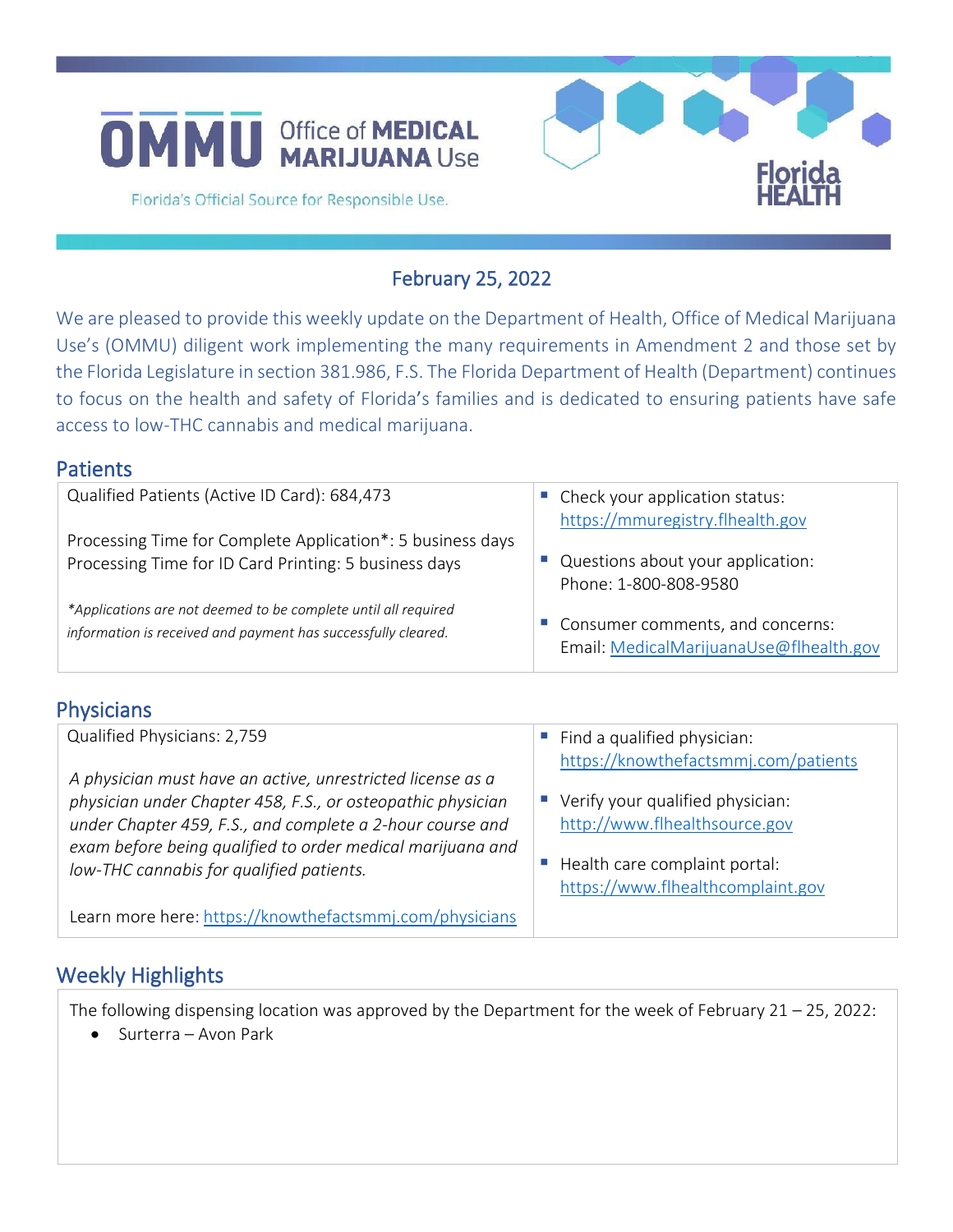# Medical Marijuana Treatment Centers

The department is charged with the licensing and regulation of medical marijuana treatment centers (MMTCs). MMTCs are vertically integrated businesses, and are the only businesses authorized to cultivate, process and dispense low-THC cannabis and medical marijuana.

#### MMTC Authorization

After initial licensure, each MMTC must receive authorization at three stages prior to dispensing low-THC cannabis or medical marijuana: (1) cultivation authorization, (2) processing authorization and (3) dispensing authorization.

### Low-THC Cannabis & Medical Marijuana Dispensations

MMTCs dispense low-THC cannabis and medical marijuana to qualified patients and caregivers as recommended by their qualified ordering physician at approved dispensing locations and via delivery. Medical marijuana is dispensed in milligrams of active ingredient tetrahydrocannabinol (THC), and low-THC cannabis is dispensed in milligrams of active ingredient cannabidiol (CBD).

For MMTC contact information and dispensing location addresses, visit [https://knowthefactsmmj.com/mmtc.](https://knowthefactsmmj.com/mmtc/)

### MMTC Dispensations for February 18 – 24, 2022:

| <b>MMTC Name</b>                 | <b>Dispensing</b><br>Locations | <b>Medical Marijuana</b><br>(mgs THC) | <b>Low-THC Cannabis</b><br>(mgs CBD) | Marijuana in a Form<br>for Smoking (oz) |
|----------------------------------|--------------------------------|---------------------------------------|--------------------------------------|-----------------------------------------|
| <b>Trulieve</b>                  | 112                            | 87,386,040                            | 1,562,420                            | 41,398.126                              |
| <b>Liberty Health Sciences</b>   | 45                             | 27,624,145                            | 112,540                              | 2,919.943                               |
| Curaleaf                         | 44                             | 36,360,961                            | 299,795                              | 11,871.637                              |
| AltMed Florida (MüV)             | 41                             | 23,424,292                            | 316,331                              | 6,151.160                               |
| Surterra Wellness                | 41                             | 23,197,050                            | 1,329,185                            | 6,772.028                               |
| Fluent                           | 27                             | 9,060,156                             | 12,700                               | 2,446.355                               |
| VidaCann                         | 25                             | 4,953,505                             | 81,781                               | 848.693                                 |
| GrowHealthy                      | 18                             | 6,686,379                             | 21,158                               | 2,745.216                               |
| Sunnyside*                       | 15                             | 3,280,943                             | $\overline{0}$                       | 2,229.230                               |
| Cannabist                        | 14                             | 3,557,327                             | 21,650                               | 1,445.772                               |
| <b>GTI (Rise Dispensaries)</b>   | 7                              | 1,323,921                             | 10,200                               | 1,511.032                               |
| MedMen                           | 7                              | 1,507,303                             | 10,470                               | 565.832                                 |
| <b>Sanctuary Medicinals, LLC</b> | 6                              | 498,417                               | 4,765                                | 531.458                                 |
| <b>Green Dragon</b>              | 3                              | $\overline{O}$                        | $\mathbf 0$                          | 122.220                                 |
| <b>HT Medical Cannabis</b>       | $\mathbf 1$                    | 93,806                                | $\overline{0}$                       | 206.466                                 |
| Insa                             | $\mathbf 0$                    | $\overline{0}$                        | $\overline{0}$                       | $\mathbf 0$                             |
| <b>Revolution Florida</b>        | $\mathsf{O}\xspace$            | $\overline{0}$                        | $\overline{0}$                       | $\overline{O}$                          |
| <b>Jungle Boys</b>               | $\mathbf 0$                    | $\overline{0}$                        | $\overline{0}$                       | $\overline{O}$                          |
| The Flowery                      | $\mathbf 0$                    | 14,500                                | $\mathbf 0$                          | 84.684                                  |
| Gold Leaf Florida                | $\mathbf 0$                    | $\overline{0}$                        | $\overline{0}$                       | $\mathbf 0$                             |
| Cookies Florida, Inc.            | $\overline{0}$                 | $\overline{0}$                        | $\overline{0}$                       | $\overline{0}$                          |
| Planet 13 Florida, Inc.          | N/A                            | N/A                                   | N/A                                  | N/A                                     |
| Total                            | 406                            | 228,968,745                           | 3,782,995                            | 81,849.852                              |